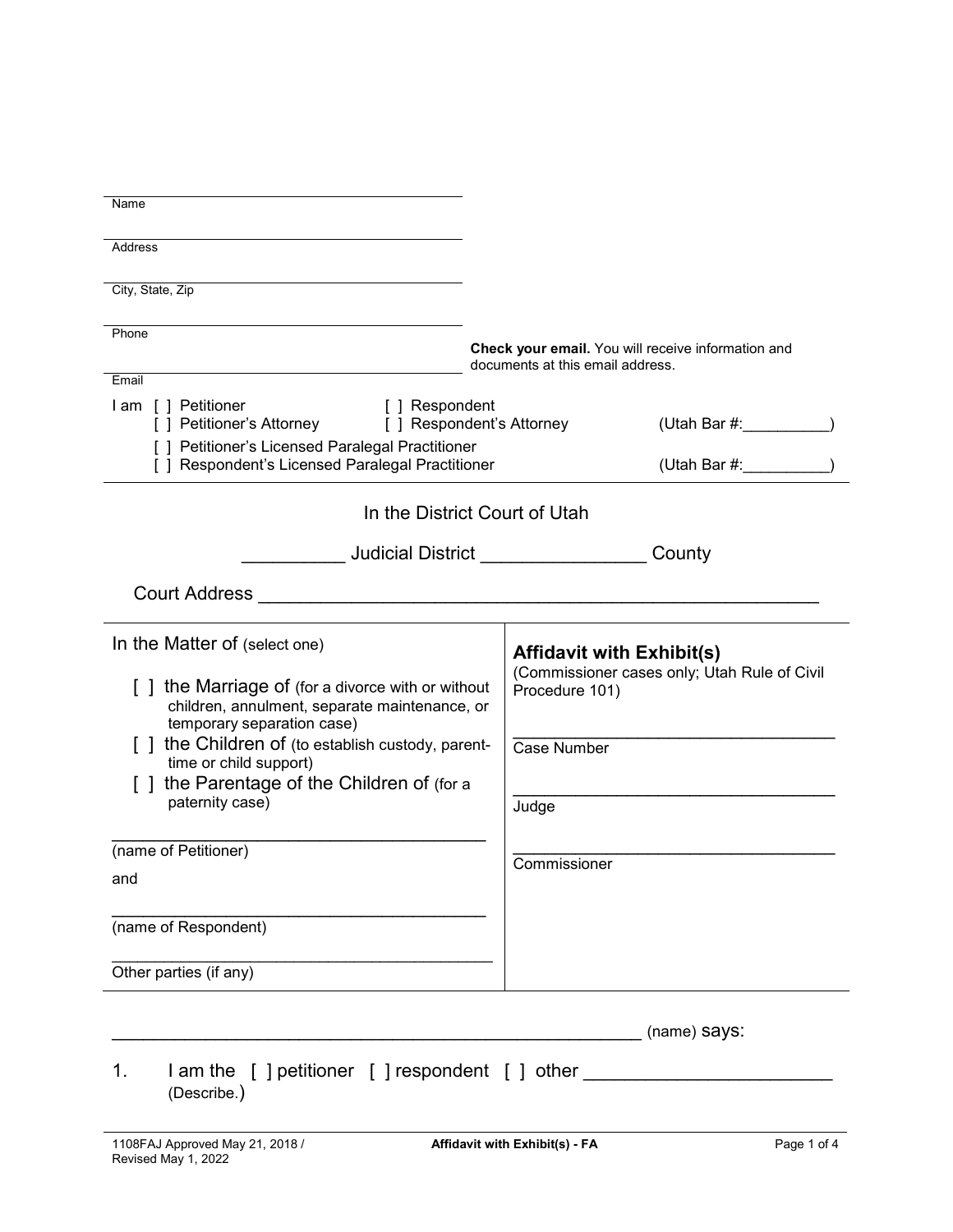| I am submitting the following exhibit(s) in support of my |                   |
|-----------------------------------------------------------|-------------------|
| [ ] Motion to                                             | (name of motion). |
| [ ] Memorandum Opposing Motion to<br>(name of motion).    |                   |
| [ ] Reply Memorandum Supporting Motion to                 |                   |
|                                                           | (name of motion). |
| Other                                                     |                   |

3. For each exhibit provide a name, a brief summary of the contents, and explain the "foundation" – how you came to have the item, or what you know about the item to prove it is authentic. (Attach additional sheets if needed.)

### **Exhibit A**

| Name                       |  |
|----------------------------|--|
| <b>Summary of Contents</b> |  |
| Foundation                 |  |

### **Exhibit B**

| Name                       |  |
|----------------------------|--|
| <b>Summary of Contents</b> |  |
| Foundation                 |  |

### **Exhibit C**

| Name                       |  |  |
|----------------------------|--|--|
| <b>Summary of Contents</b> |  |  |
| Foundation                 |  |  |
| <b>Exhibit D</b>           |  |  |

Name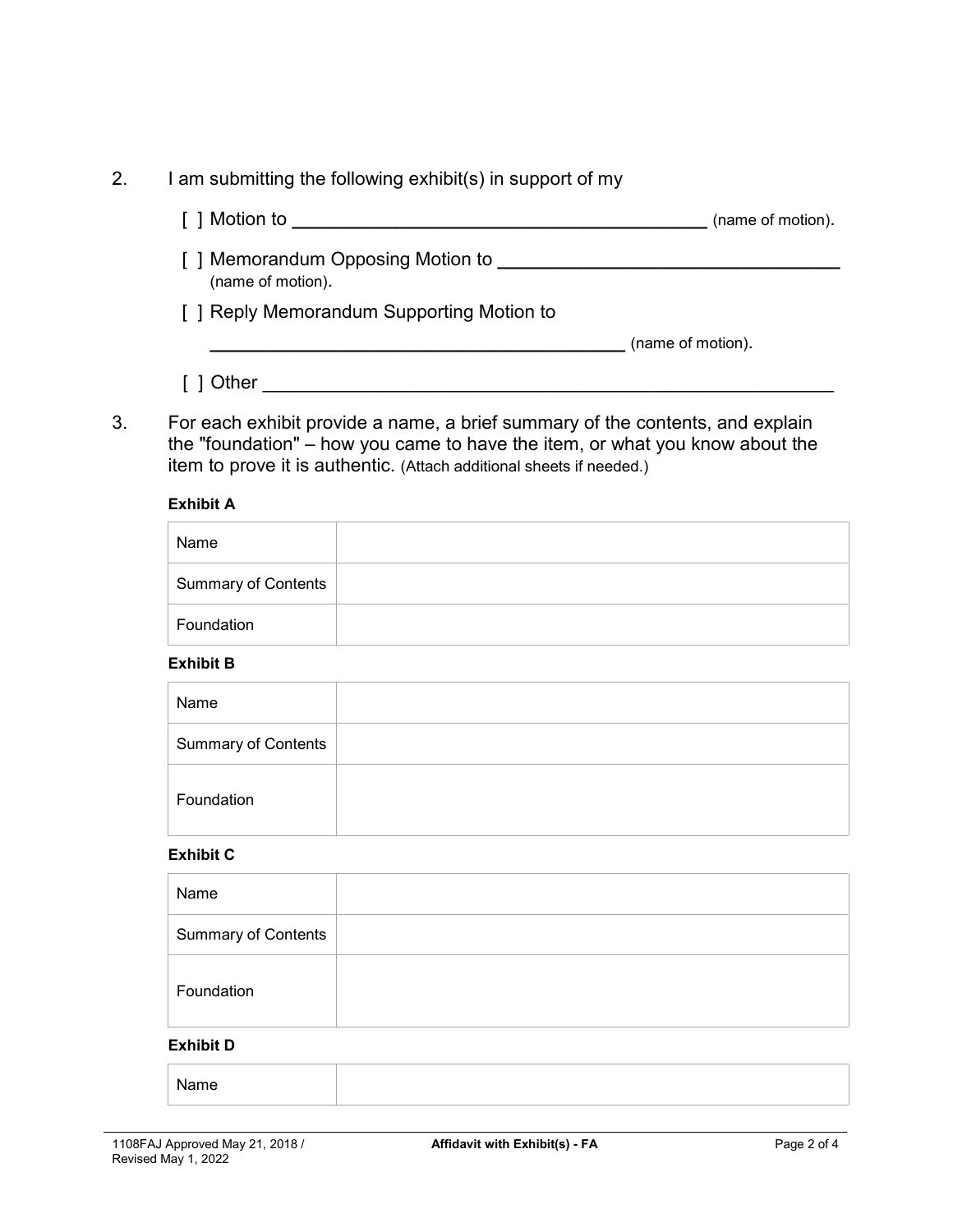| Summary of Contents |  |
|---------------------|--|
| Foundation          |  |

4. **[ ]** One or more of my exhibits is longer than 10 pages. I am providing a summary of those exhibits as a separate chart, list, spreadsheet or calculation. (The Exhibit Summary form is available on the court's website: www.utcourts.gov)

# **Plaintiff/Petitioner or Defendant/Respondent**

I declare under criminal penalty under the law of Utah that everything stated in this document is true.

| Signed at |                     | (city, and state or country). |
|-----------|---------------------|-------------------------------|
| Date      | Signature ▶         |                               |
|           | <b>Printed Name</b> |                               |
|           |                     |                               |

# **Attorney or Licensed Paralegal Practitioner of record** (if applicable)

Signature ►

Printed Name